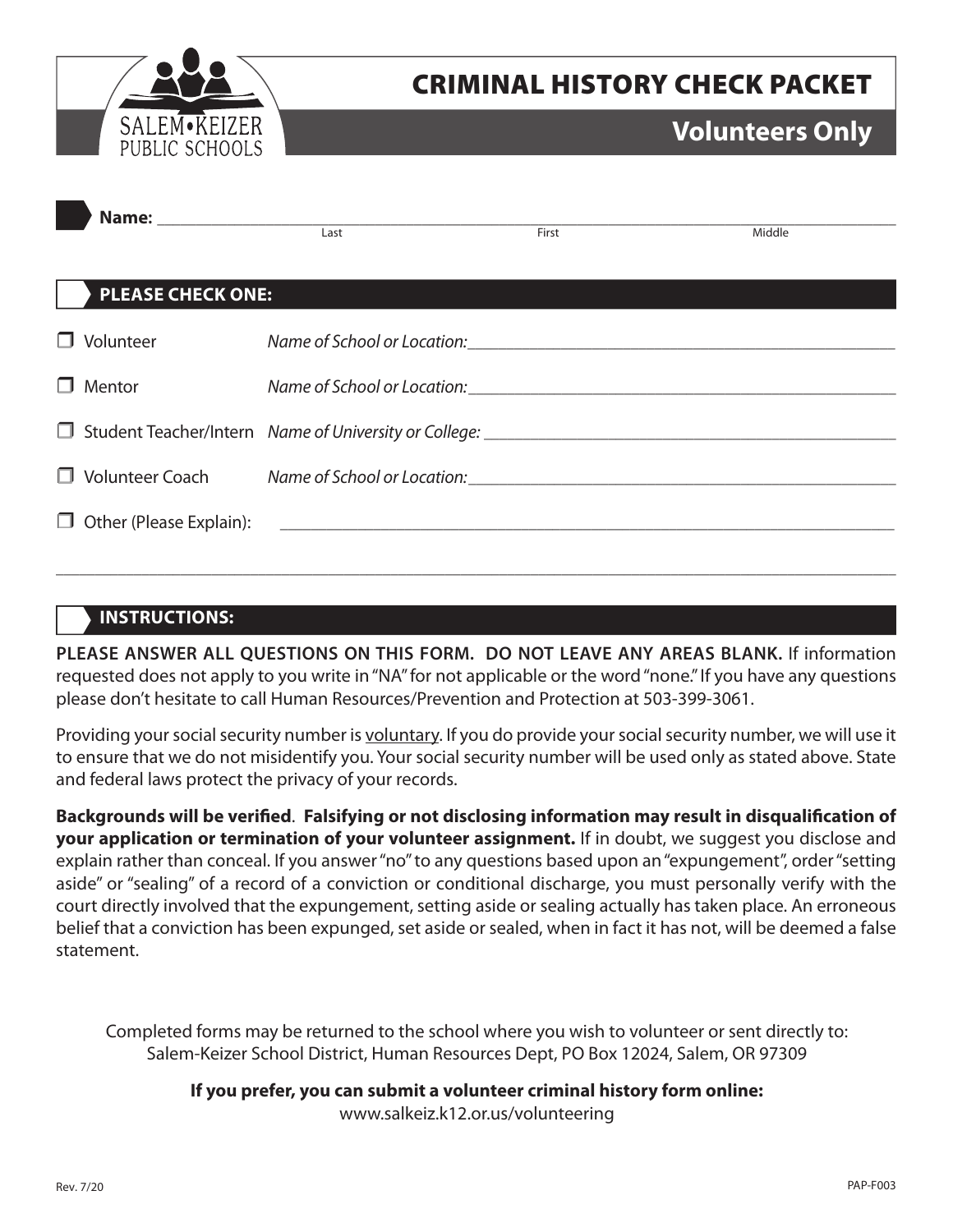|            |                      |                                                                                                     | First                                                                                                                                                | Middle                                                                                                                      |
|------------|----------------------|-----------------------------------------------------------------------------------------------------|------------------------------------------------------------------------------------------------------------------------------------------------------|-----------------------------------------------------------------------------------------------------------------------------|
|            |                      |                                                                                                     |                                                                                                                                                      |                                                                                                                             |
|            |                      |                                                                                                     | $\Box$ Yes $\Box$ No Are you currently enrolled as a <b>student</b> in the Salem-Keizer School District?<br>School you                               |                                                                                                                             |
|            |                      | Includes Maiden Name                                                                                | List Other Names Previously Used:<br><u>List Other Names Previously Used:</u>                                                                        |                                                                                                                             |
|            |                      |                                                                                                     |                                                                                                                                                      | Last 4 digits of Social Security No.: __________________Driver Lic. / ID Card No.: ________________________State: _________ |
|            |                      |                                                                                                     |                                                                                                                                                      |                                                                                                                             |
|            |                      |                                                                                                     |                                                                                                                                                      |                                                                                                                             |
|            |                      |                                                                                                     |                                                                                                                                                      |                                                                                                                             |
|            | $\Box$ Yes $\Box$ No |                                                                                                     | Do you currently hold a license through the Oregon Teacher Standards and Practices<br>Commission (TSPC) or have you held a TSPC license in the past? |                                                                                                                             |
| $\Box$ Yes | $\Box$ No            |                                                                                                     | Are you a current or former employee of the Salem-Keizer School District?                                                                            |                                                                                                                             |
| $\Box$ Yes | $\Box$ No            | Have you ever been approved as a <b>volunteer</b> for a school district or non-profit organization? |                                                                                                                                                      |                                                                                                                             |
| $\Box$ Yes | $\square$ No         |                                                                                                     | Were you previously approved to <b>volunteer</b> with the Salem-Keizer School District?                                                              |                                                                                                                             |

## **AUTHORIZATION TO RELEASE INFORMATION** *(Release From Liability & Waiver)*

As part of my volunteer application, I hereby consent to and authorize the release of any and all information to Salem-Keizer School District, which may be considered in evaluating my qualifications for volunteering. I therefore release all parties and persons connected with any request for information from all claims, liability and/or damages for whatever reasons arising out of furnishing such information.

To any law enforcement agencies, civil records authorities, and Salem-Keizer Public School District: I authorize you to release to the Salem-Keizer School District any and all information and civil or criminal records naming me, including all entries where I am named as being arrested, as a suspect, as being cited for any crime, violation, infraction or offense, or as otherwise involved or named in any report by any member agency of your organization.

I authorize the Salem-Keizer School District to obtain information from a Credit Reporting Agency. Information obtained may include criminal records and/or verification of information I provided in the application. Credit information will not be obtained. I may request a copy of this record should my volunteer application be denied.

### **I release the school district and all persons providing this information to the school district from any liability whatsoever for obtaining and providing that information, regardless of the results.**

Volunteers receive no district remuneration other than reimbursement for expenses incurred at the direct request of the school administrator (Administrative Policy PAP-A003, School Volunteers).

By submitting this application, you are stating that you agree to comply with the information provided in the volunteer handbook (HUM-F046). A copy of the handbook can be obtained at any district building, or online at www.salkeiz.k12.or.us/volunteering.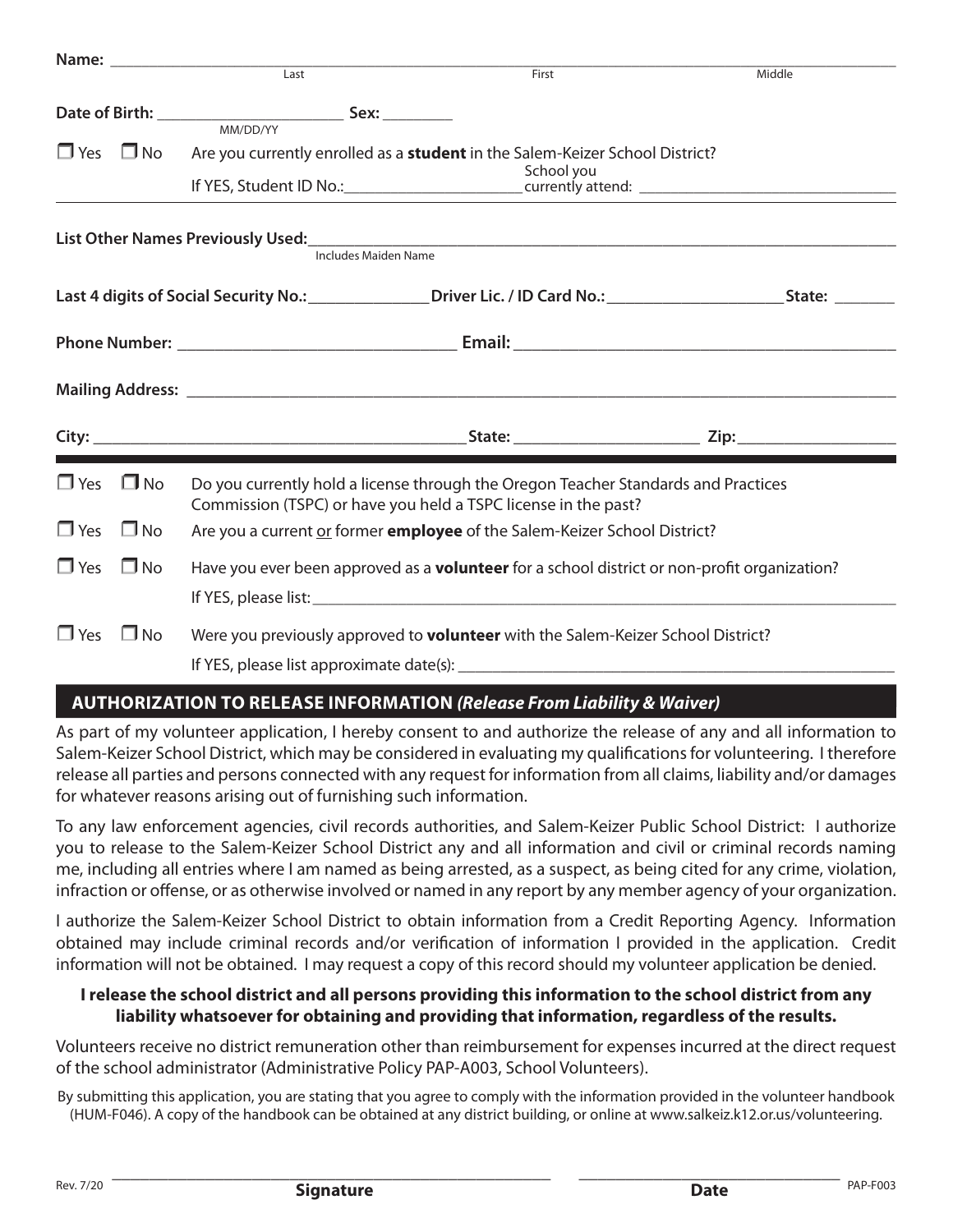|  | $\Box$ Yes $\Box$ No Have you EVER been the subject of a substantiated report of child abuse or sexual conduct |
|--|----------------------------------------------------------------------------------------------------------------|
|  | involving a K-12 student or minor child? If yes, please explain:                                               |

□ Yes □ No Have you EVER had a report of **abuse, neglect, or sexual misconduct** of any person (adult or child) filed against you? If yes, please explain:

**T** Yes **I** No Have you EVER been reprimanded, disciplined or placed on probation by a **licensing agency** (including but not limited to the Oregon Teacher Standards and Practices Commission) or had a professional license revoked, suspended, or denied? If yes, please explain:

#### **T** Yes **I** No Have you EVER had a **stalking or restraining order** placed against you? If yes, please provide the following:

| Date(s) of Order | <b>County and State</b> | <b>Name(s) of Protected Parties</b> | <b>Explanation of Circumstances</b> |
|------------------|-------------------------|-------------------------------------|-------------------------------------|
|                  |                         |                                     |                                     |
|                  |                         |                                     |                                     |
|                  |                         |                                     |                                     |
|                  |                         |                                     |                                     |
|                  |                         |                                     |                                     |

□ Yes □ No Have you EVER been trespassed from any school, business, or any other property or event? If yes, please provide the following:

| Date(s) of Order | <b>County and State</b> | <b>Explanation of Circumstances</b> |
|------------------|-------------------------|-------------------------------------|
|                  |                         |                                     |
|                  |                         |                                     |
|                  |                         |                                     |
|                  |                         |                                     |
|                  |                         |                                     |